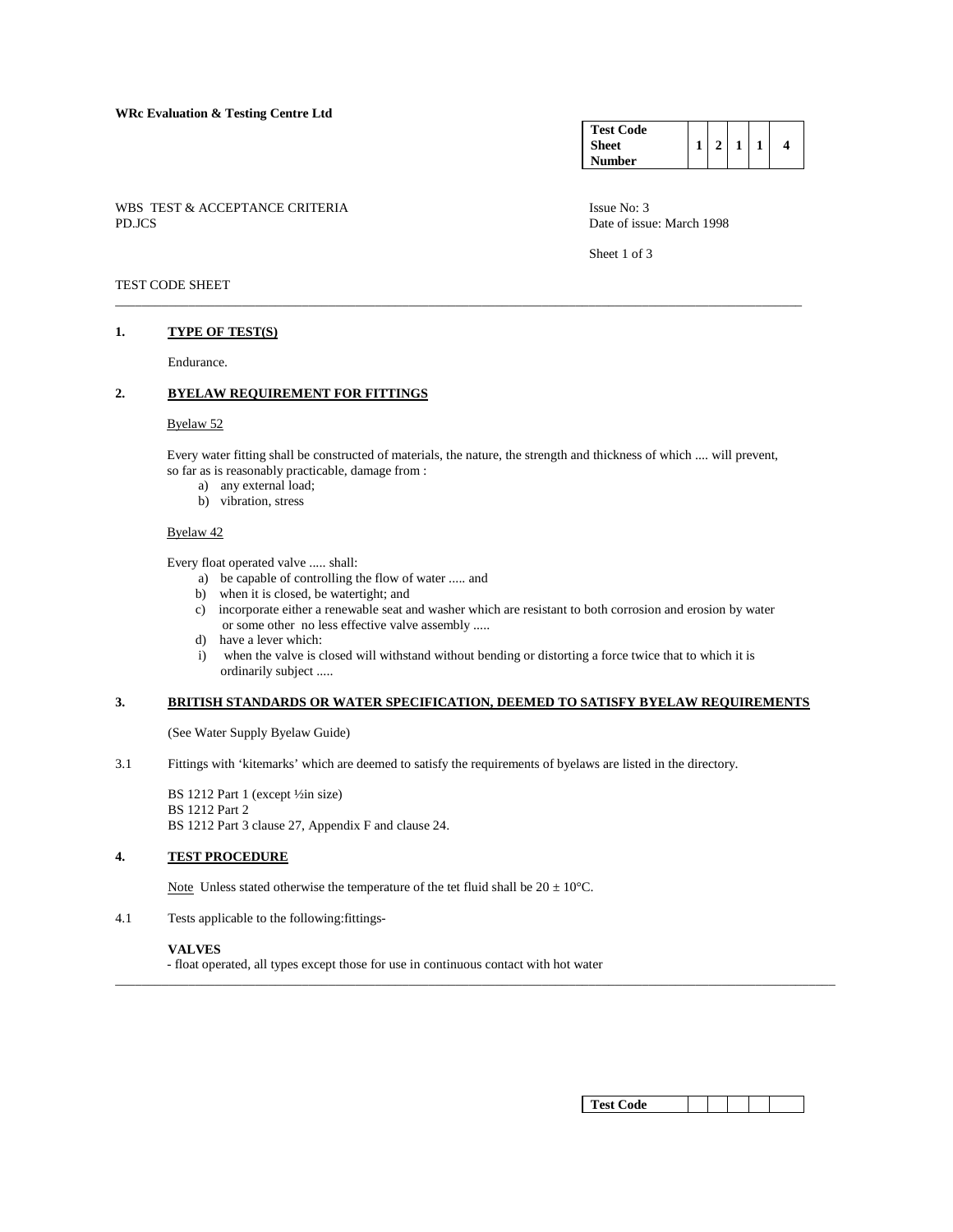| o. | _ | _ | - | 4 |
|----|---|---|---|---|
| ۵r |   |   |   |   |

 Issue No: 3 Date of issue: March 1998

Sheet 2 of 3

### **(A) FLOAT OPERATED VALVES** (Non BS 1212 Part 3)

### TEST METHOD

 The fitting shall be assembled together with its lever arm, installed in a suitable rig, and subjected to 200,000 operations of its intended function whilst being supplied with water at ambient temperature.

\_\_\_\_\_\_\_\_\_\_\_\_\_\_\_\_\_\_\_\_\_\_\_\_\_\_\_\_\_\_\_\_\_\_\_\_\_\_\_\_\_\_\_\_\_\_\_\_\_\_\_\_\_\_\_\_\_\_\_\_\_\_\_\_\_\_\_\_\_\_\_\_\_\_\_\_\_\_\_\_\_\_\_\_\_\_\_\_\_\_\_\_\_\_\_\_\_\_\_\_\_\_\_

### **5. ACCEPTANCE CRITERIA**

 Upon completion of this test the fitting shall be capable of meeting the acceptance criteria of the appropriate closure test.

\_\_\_\_\_\_\_\_\_\_\_\_\_\_\_\_\_\_\_\_\_\_\_\_\_\_\_\_\_\_\_\_\_\_\_\_\_\_\_\_\_\_\_\_\_\_\_\_\_\_\_\_\_\_\_\_\_\_\_\_\_\_\_\_\_\_\_\_\_\_\_\_\_\_\_\_\_\_\_\_\_\_\_\_\_\_\_\_\_\_\_\_\_\_\_\_\_\_\_\_\_\_\_

## **(B) FLOAT OPERATED VALVES** (BS 1212 Part 3)

#### TEST METHOD

 Every float operated valve (diaphragm type) shall be tested in accordance with the requirements of Appendix F and to a total of 200,000 cycles, and immediately upon conclusion, be capable of satisfying the hydraulic and shut-off requirements of clause 24.

APPENDIX F - ENDURANCE TEST

F.1 General

Every float operated valve (diaphragm type) shall be capable of satisfying this endurance test.

#### F.2 Apparatus

The following apparatus is required:

Test equipment capable of so operating the lever arm as to open fully and close fully the valve on an automatic cycle.

 The travel of the moving parts of the assembly shall be accomplished in not less than 1 second. A water supply to the valve shall be provided and the water temperature shall not exceed 38°C.

#### F.3 Procedure

 Install the float operated valve (diaphragm type) on the test rig and commence the opening the closing operations as follows;

- a) Fully open the valve.
- b) Allow the valve to remain in the open position for 2 seconds.
- c) Fully close the valve.
- d) Allow the valve to remain closed for 2 seconds.

The foregoing shall constitute one cycle of at least 6 seconds duration.

| `est Code |  |  |  |
|-----------|--|--|--|
|           |  |  |  |